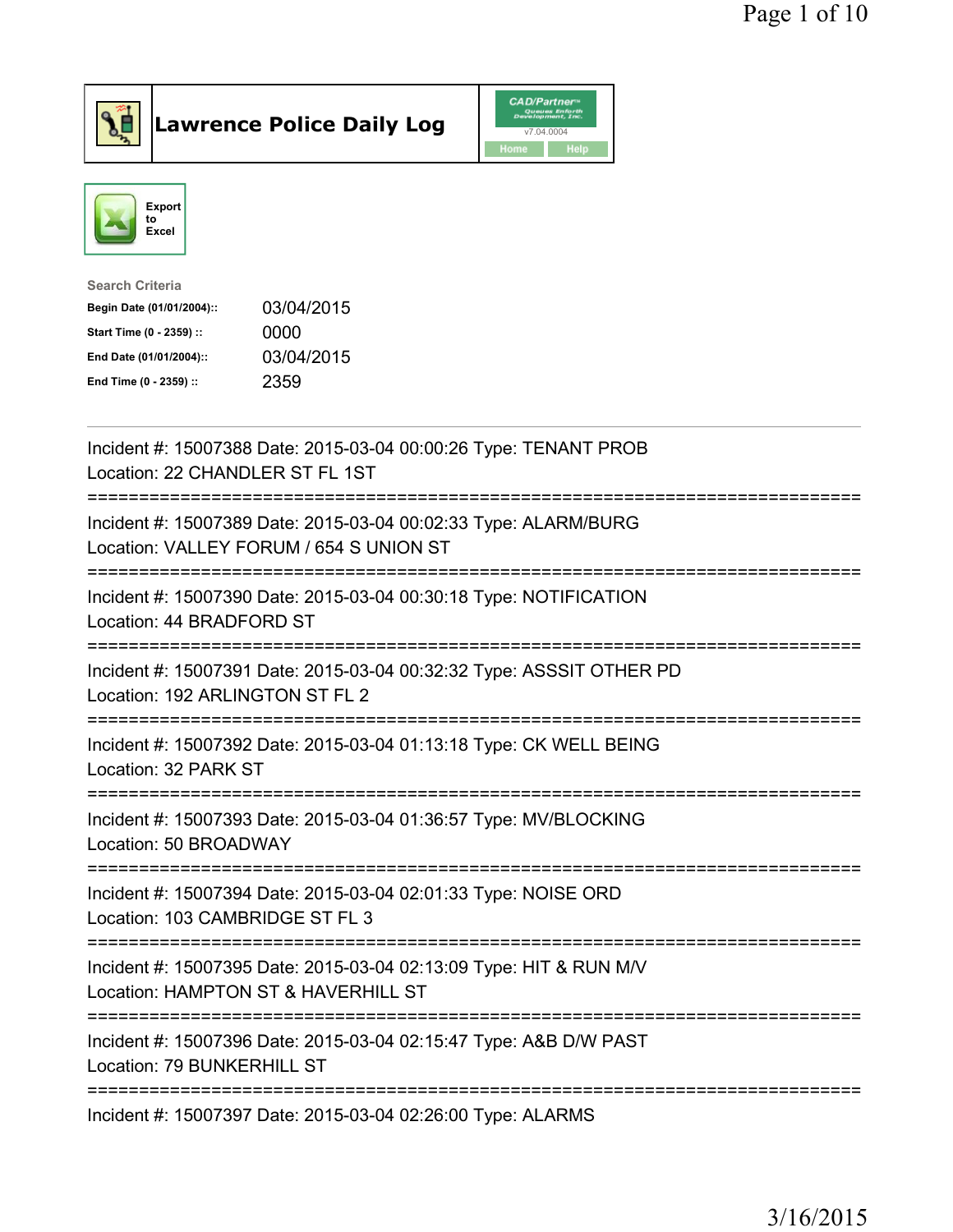Location: 91 S BROADWAY =========================================================================== Incident #: 15007400 Date: 2015-03-04 02:33:09 Type: M/V STOP Location: S BROADWAY & SHATTUCK ST =========================================================================== Incident #: 15007398 Date: 2015-03-04 02:33:49 Type: NOISE ORD Location: 11 LAWRENCE ST #408 FL 4 =========================================================================== Incident #: 15007399 Date: 2015-03-04 02:40:37 Type: ALARM/BURG Location: POINT AFTER CLUB VIN FEN / 15 UNION ST =========================================================================== Incident #: 15007401 Date: 2015-03-04 02:54:07 Type: DOMESTIC/PROG Location: 9 B CAMELLA TEOLI WY =========================================================================== Incident #: 15007402 Date: 2015-03-04 03:13:26 Type: DOMESTIC/PROG Location: 9 CAMELLA TEOLI WY #B FL 2 =========================================================================== Incident #: 15007403 Date: 2015-03-04 03:44:24 Type: B&E/PAST Location: GULF GAS STATION / 233 WINTHROP AV =========================================================================== Incident #: 15007404 Date: 2015-03-04 03:59:25 Type: NOISE ORD Location: 1 BEACON AV #212 FL 2 =========================================================================== Incident #: 15007405 Date: 2015-03-04 04:56:13 Type: DISABLED MV Location: PROSPECT ST & WEBSTER CT =========================================================================== Incident #: 15007406 Date: 2015-03-04 05:59:56 Type: ALARM/BURG Location: 53 CAMBRIDGE ST =========================================================================== Incident #: 15007407 Date: 2015-03-04 06:22:23 Type: AUTO ACC/NO PI Location: 89 WALNUT ST =========================================================================== Incident #: 15007408 Date: 2015-03-04 06:43:05 Type: LARCENY/PAST Location: 378 AMES ST FL 2ND FLR =========================================================================== Incident #: 15007409 Date: 2015-03-04 07:07:43 Type: M/V STOP Location: MA REG 4WMP10 / 499 ESSEX ST =========================================================================== Incident #: 15007410 Date: 2015-03-04 07:48:06 Type: SUS PERS/MV Location: HAVERHILL ST & MIDDLEBURY ST =========================================================================== Incident #: 15007411 Date: 2015-03-04 07:59:54 Type: 911 HANG UP Location: 123 EMMETT ST FL 1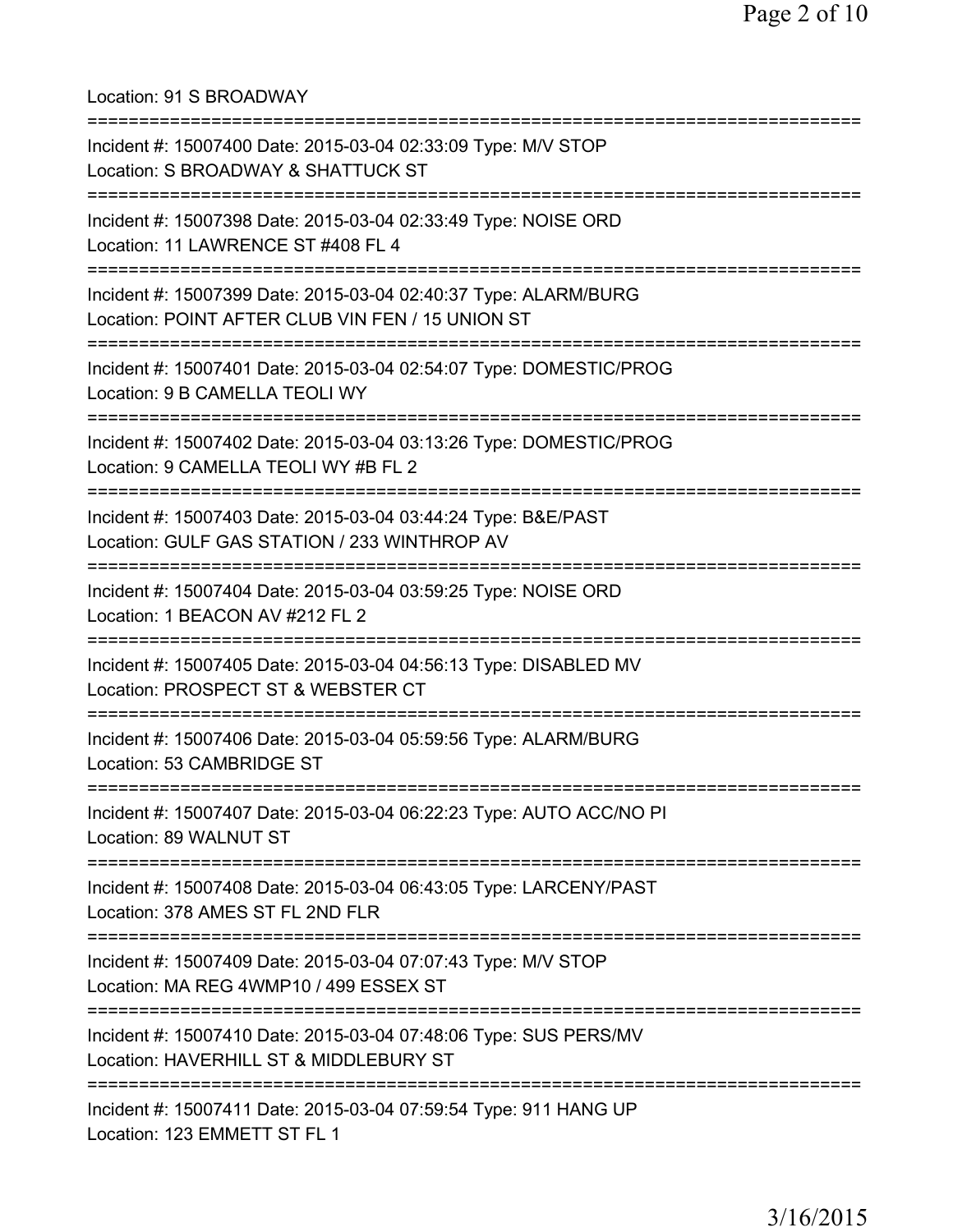| Incident #: 15007412 Date: 2015-03-04 08:10:27 Type: CLOSE STREET<br>Location: MARKET ST & PARKER ST<br>======================                            |
|-----------------------------------------------------------------------------------------------------------------------------------------------------------|
| Incident #: 15007413 Date: 2015-03-04 08:18:24 Type: DISTURBANCE<br>Location: LEAHY SCHOOL / 100 ERVING AV                                                |
| Incident #: 15007414 Date: 2015-03-04 08:32:56 Type: HIT & RUN M/V<br>Location: 5 FOREST ST                                                               |
| Incident #: 15007415 Date: 2015-03-04 08:46:32 Type: AUTO ACC/NO PI<br>Location: LORING ST & SHAWSHEEN RD<br>=========================                    |
| Incident #: 15007416 Date: 2015-03-04 08:46:53 Type: STOL/MV/PAS<br>Location: 335 SALEM ST                                                                |
| Incident #: 15007417 Date: 2015-03-04 09:10:21 Type: MEDIC SUPPORT<br>Location: 119 ABBOTT ST FL 1STFL                                                    |
| Incident #: 15007418 Date: 2015-03-04 09:12:03 Type: HIT & RUN M/V<br>Location: COMMONWEALTH DR & MARSTON ST                                              |
| Incident #: 15007419 Date: 2015-03-04 09:25:10 Type: TOW OF M/V<br>Location: SOVEREIGN BANK NEW ENGLAND / 238 ESSEX ST<br>=============================== |
| Incident #: 15007421 Date: 2015-03-04 09:38:05 Type: TOW OF M/V<br>Location: BRADFORD ST & HAMPSHIRE ST                                                   |
| Incident #: 15007420 Date: 2015-03-04 09:38:20 Type: UNWANTEDGUEST<br>Location: 224 WATER ST FL 1ST<br>======================================             |
| Incident #: 15007422 Date: 2015-03-04 09:40:39 Type: DISTURBANCE<br>Location: 123 ALLSTON ST                                                              |
| Incident #: 15007423 Date: 2015-03-04 09:59:21 Type: TOW OF M/V<br>Location: 300 HAVERHILL ST                                                             |
| Incident #: 15007424 Date: 2015-03-04 10:08:27 Type: DISTURBANCE<br>Location: 32 POPLAR ST FL 1STFL                                                       |
| Incident #: 15007425 Date: 2015-03-04 10:13:27 Type: B&E/MV/PROG<br>Location: 73 WINTHROP AV                                                              |
|                                                                                                                                                           |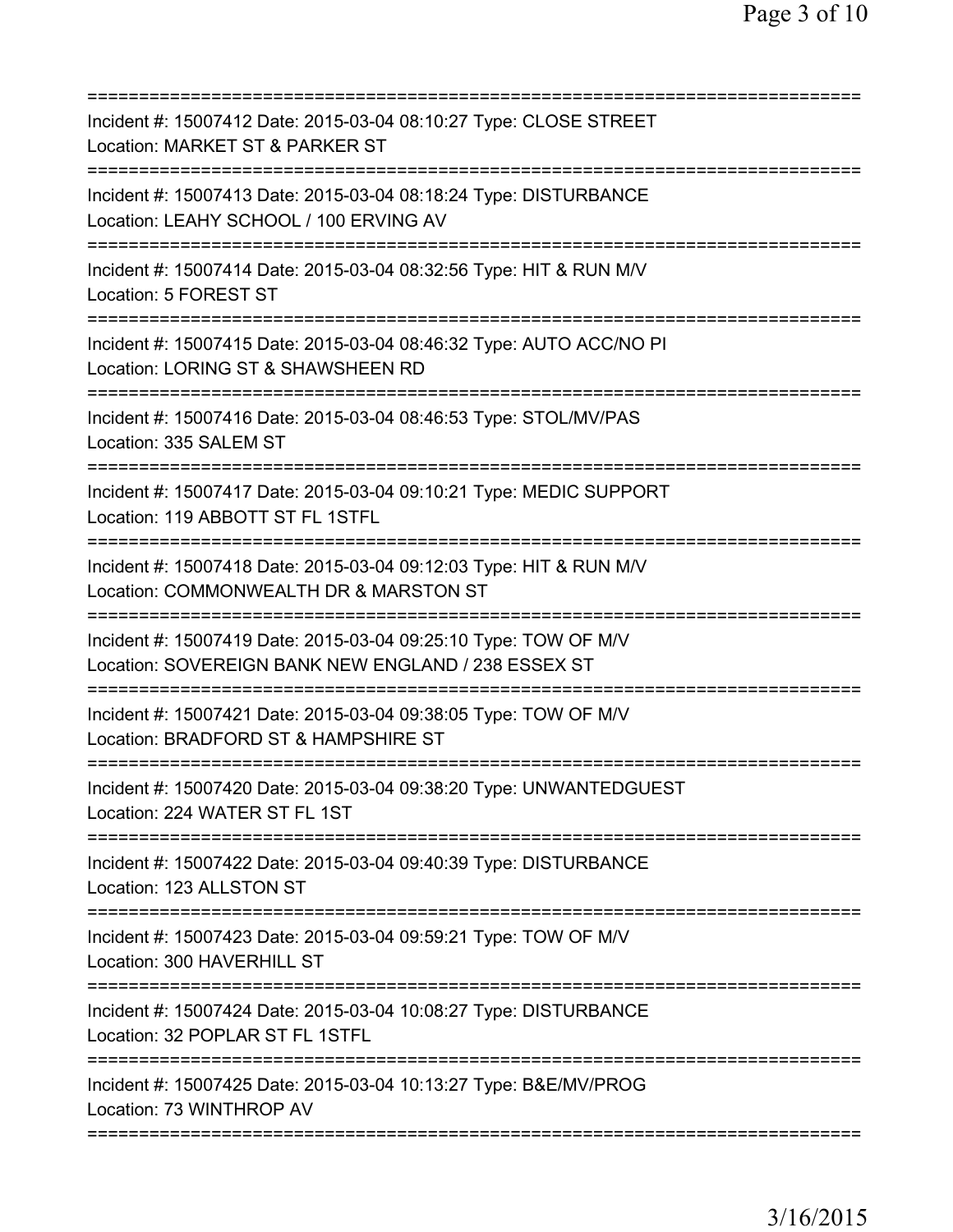| Incident #: 15007426 Date: 2015-03-04 10:16:03 Type: SUS PERS/MV<br>Location: 236 HAMPSHIRE ST          |
|---------------------------------------------------------------------------------------------------------|
| Incident #: 15007427 Date: 2015-03-04 10:19:19 Type: LARCENY/PAST<br>Location: 19 W LAUREL ST           |
| Incident #: 15007428 Date: 2015-03-04 10:25:51 Type: SUS PERS/MV<br>Location: BROOKFIELD ST & HAWLEY ST |
| Incident #: 15007429 Date: 2015-03-04 10:36:23 Type: THREATS<br>Location: AMESBURY ST & CANAL ST        |
| Incident #: 15007430 Date: 2015-03-04 10:40:56 Type: 209A/SERVE<br>Location: 123 STEARNS AV             |
| Incident #: 15007431 Date: 2015-03-04 10:50:17 Type: RECOV/STOL/MV<br>Location: AMES ST & BYRON AV      |
| Incident #: 15007432 Date: 2015-03-04 10:59:58 Type: TOW OF M/V<br>Location: APPLETON ST & ESSEX ST     |
| Incident #: 15007433 Date: 2015-03-04 11:22:05 Type: DOMESTIC/PROG<br>Location: 113 MARGIN ST FL 2NDFL  |
| Incident #: 15007434 Date: 2015-03-04 11:38:41 Type: AUTO ACC/UNK PI<br>Location: MARKET ST & PARKER ST |
| Incident #: 15007435 Date: 2015-03-04 11:51:57 Type: INVESTIGATION<br>Location: 135 BUTLER ST           |
| Incident #: 15007436 Date: 2015-03-04 12:09:43 Type: CK WELL BEING<br>Location: 30 SHAW ST              |
| Incident #: 15007437 Date: 2015-03-04 12:17:19 Type: SUS PERS/MV<br>Location: FRANKLIN ST & LOWELL ST   |
| Incident #: 15007438 Date: 2015-03-04 12:23:04 Type: CK WELL BEING<br>Location: 24 ORCHARD ST           |
| Incident #: 15007439 Date: 2015-03-04 12:25:51 Type: MV/BLOCKING<br>Location: 490 HAMPSHIRE ST          |
| Incident #: 15007440 Date: 2015-03-04 12:38:48 Type: HIT & RUN M/V                                      |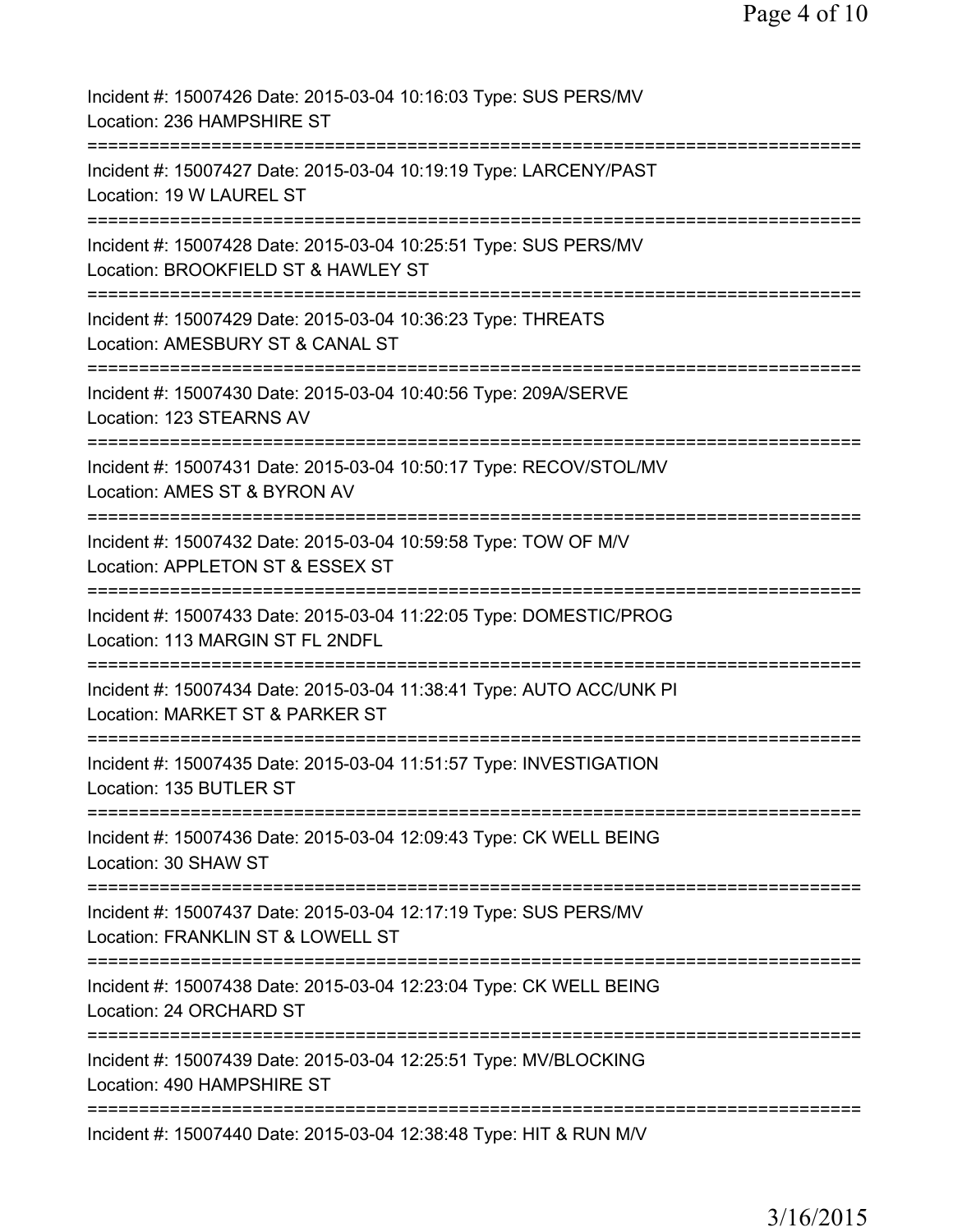Location: 2 LAWRENCE ST =========================================================================== Incident #: 15007441 Date: 2015-03-04 12:41:24 Type: DRUG VIO Location: 233 HAVERHILL ST =========================================================================== Incident #: 15007442 Date: 2015-03-04 12:51:07 Type: MV/BLOCKING Location: NEW BEGINNINGS HAIR SALON / 56 BROOKFIELD ST =========================================================================== Incident #: 15007443 Date: 2015-03-04 13:01:22 Type: NOTIFICATION Location: 5 PROSPECT WY =========================================================================== Incident #: 15007444 Date: 2015-03-04 13:13:23 Type: 209A/SERVE Location: 200 PARKER ST #19 =========================================================================== Incident #: 15007445 Date: 2015-03-04 13:24:46 Type: 209A/SERVE Location: 107 ANDOVER ST =========================================================================== Incident #: 15007446 Date: 2015-03-04 13:25:32 Type: AUTO ACC/NO PI Location: 309 ANDOVER ST =========================================================================== Incident #: 15007447 Date: 2015-03-04 13:27:34 Type: MAL DAMAGE Location: BOSTON MARKET / 435 WINTHROP AV =========================================================================== Incident #: 15007448 Date: 2015-03-04 13:29:38 Type: LARCENY/PAST Location: 431 LOWELL ST FL 1STFL =========================================================================== Incident #: 15007449 Date: 2015-03-04 13:42:43 Type: MV/BLOCKING Location: 257 ESSEX ST =========================================================================== Incident #: 15007450 Date: 2015-03-04 13:47:10 Type: IDENTITY THEFT Location: 24 DUCKETT AV #403 =========================================================================== Incident #: 15007451 Date: 2015-03-04 13:52:00 Type: TOW OF M/V Location: CARVER ST & SALEM ST =========================================================================== Incident #: 15007452 Date: 2015-03-04 13:58:51 Type: INVESTIGATION Location: GUILMETTE SCHOOL / 80 BODWELL ST =========================================================================== Incident #: 15007453 Date: 2015-03-04 14:06:44 Type: CONFIS PROP Location: 15 UNION ST =========================================================================== Incident #: 15007454 Date: 2015-03-04 14:12:18 Type: DRUG VIO Location: AVON ST & BRUCE ST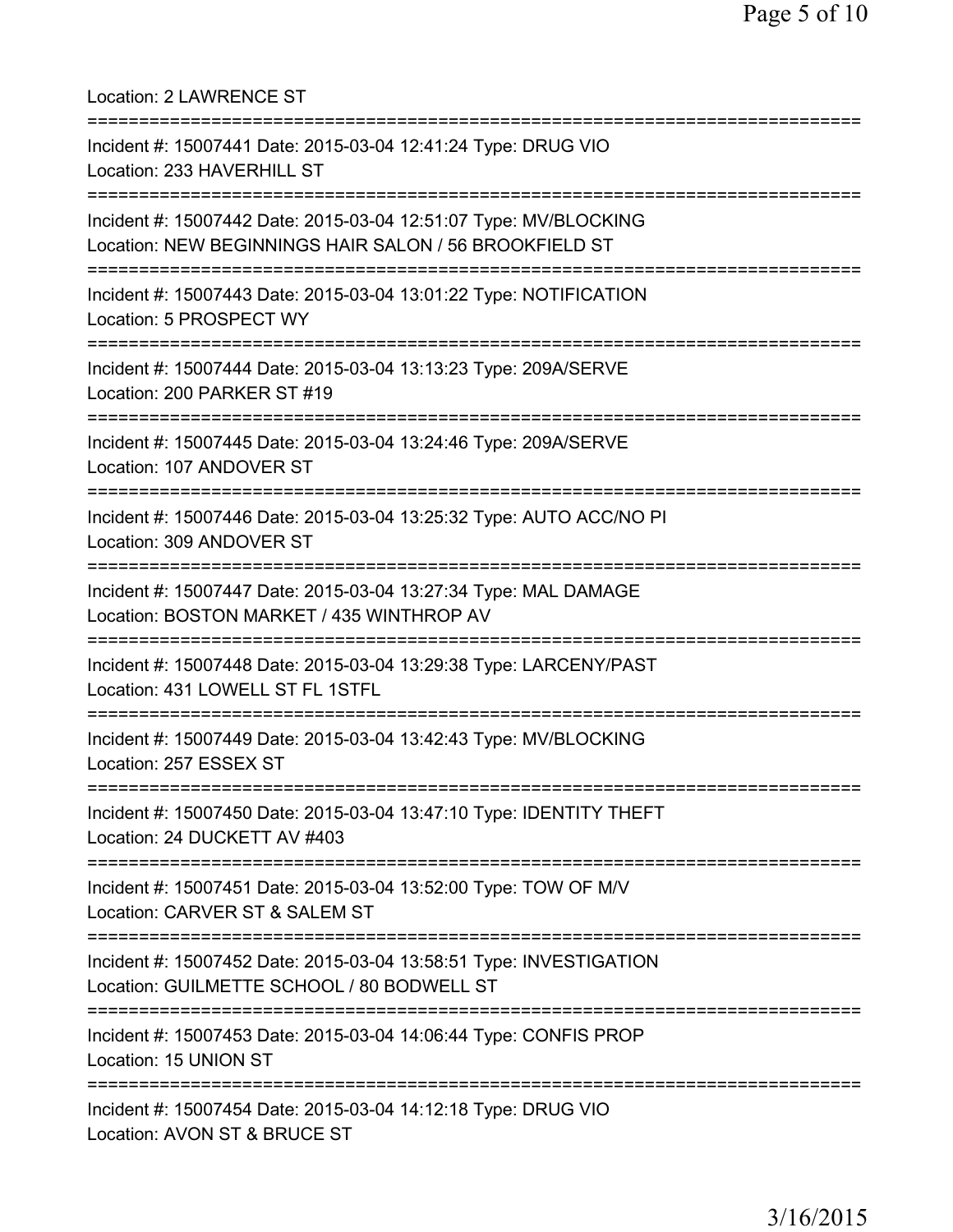| Incident #: 15007455 Date: 2015-03-04 14:44:59 Type: B&E/MV/PAST<br>Location: 162 E HAVERHILL ST         |
|----------------------------------------------------------------------------------------------------------|
| Incident #: 15007456 Date: 2015-03-04 14:49:43 Type: 209A/SERVE<br>Location: 260 AMES ST                 |
| Incident #: 15007457 Date: 2015-03-04 14:59:17 Type: LARCENY/PAST<br>Location: 232 BRUCE ST              |
| Incident #: 15007458 Date: 2015-03-04 15:05:07 Type: RECOV/STOL/MV<br>Location: 79 ANDOVER ST            |
| Incident #: 15007459 Date: 2015-03-04 15:13:04 Type: TOW OF M/V<br>Location: 164 SALEM ST                |
| Incident #: 15007460 Date: 2015-03-04 15:14:15 Type: SUS PERS/MV<br>Location: 114 SUMMER ST              |
| Incident #: 15007462 Date: 2015-03-04 15:43:44 Type: GUN CALL<br>Location: UNION ST & CANAL              |
| Incident #: 15007461 Date: 2015-03-04 15:44:07 Type: TOW OF M/V<br>Location: 305 ESSEX ST                |
| Incident #: 15007463 Date: 2015-03-04 15:58:34 Type: SUS PERS/MV<br>Location: 103 WINTHROP AV            |
| Incident #: 15007464 Date: 2015-03-04 16:04:54 Type: MISSING PERS<br>Location: 71 N PARISH RD            |
| Incident #: 15007465 Date: 2015-03-04 16:10:27 Type: IDENTITY THEFT<br>Location: 305 LOWELL ST           |
| Incident #: 15007466 Date: 2015-03-04 16:30:00 Type: AUTO ACC/NO PI<br>Location: FARNHAM ST & S UNION ST |
| Incident #: 15007467 Date: 2015-03-04 16:46:12 Type: HIT & RUN M/V<br>Location: 700 ESSEX ST             |
| Incident #: 15007468 Date: 2015-03-04 16:49:28 Type: DOMESTIC/PROG<br>Location: 3 WOODLAND ST #15        |
|                                                                                                          |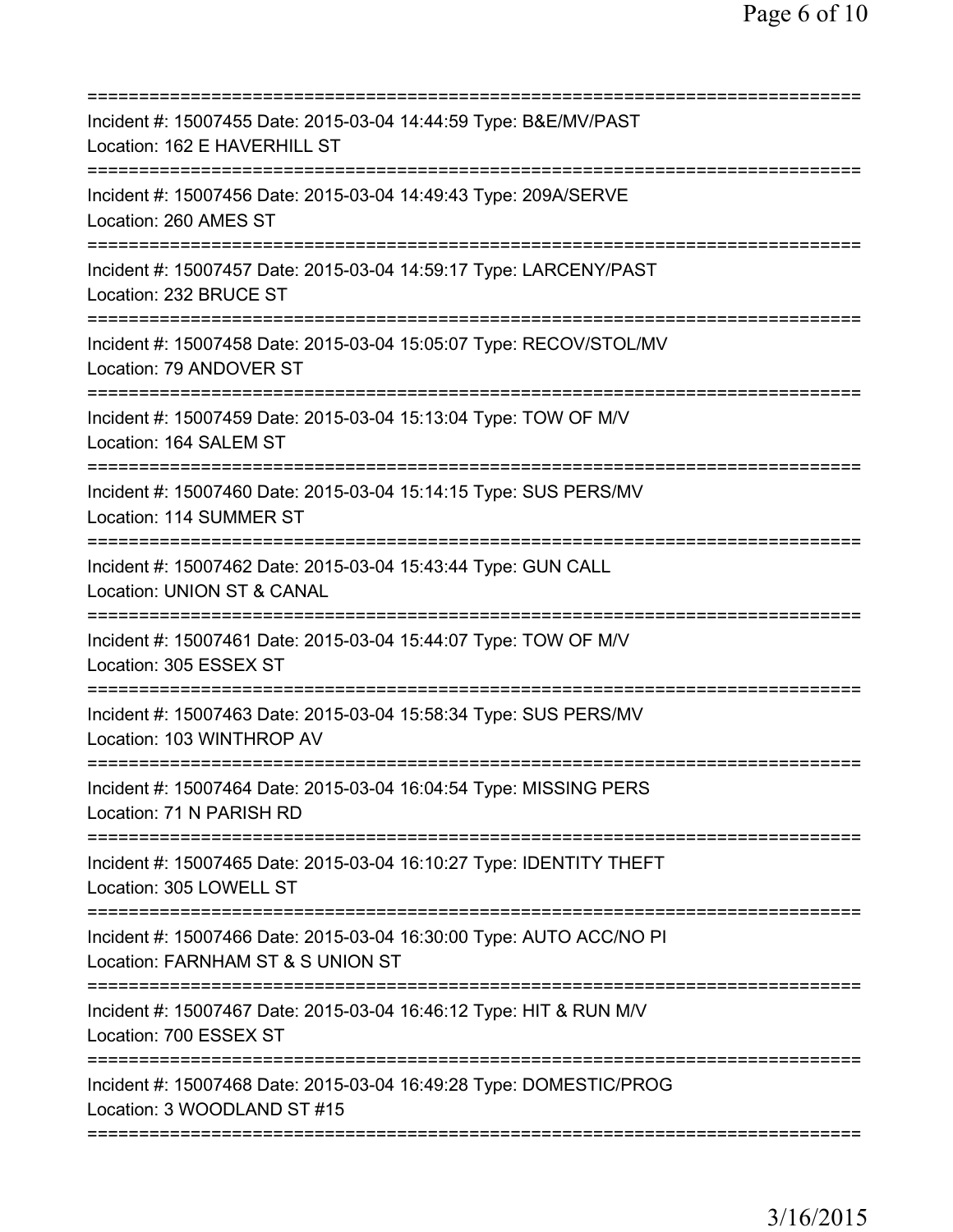Incident #: 15007469 Date: 2015-03-04 16:51:23 Type: WARRANT SERVE Location: 390 ANDOVER ST =========================================================================== Incident #: 15007470 Date: 2015-03-04 17:06:17 Type: UNWANTEDGUEST Location: WALGREENS / 220 S BROADWAY =========================================================================== Incident #: 15007471 Date: 2015-03-04 17:27:59 Type: AUTO ACC/NO PI Location: 48 WILLOW ST =========================================================================== Incident #: 15007472 Date: 2015-03-04 17:41:46 Type: TOW OF M/V Location: 143 ANDOVER ST =========================================================================== Incident #: 15007473 Date: 2015-03-04 17:55:08 Type: SUBPOENA SERV Location: 4 BENNINGTON ST #74 =========================================================================== Incident #: 15007474 Date: 2015-03-04 18:04:02 Type: SUS PERS/MV Location: ESSEX ST & LAWRENCE ST =========================================================================== Incident #: 15007475 Date: 2015-03-04 18:31:28 Type: MV/BLOCKING Location: JORDAN ST & WATER ST =========================================================================== Incident #: 15007476 Date: 2015-03-04 18:32:35 Type: M/V STOP Location: 200 COMMON ST =========================================================================== Incident #: 15007477 Date: 2015-03-04 18:36:37 Type: GENERAL SERV Location: 145 EXCHANGE ST =========================================================================== Incident #: 15007478 Date: 2015-03-04 18:39:09 Type: SHOTS FIRED Location: 100 HANCOCK ST =========================================================================== Incident #: 15007479 Date: 2015-03-04 18:50:47 Type: MISSING PERS Location: 109 GARDEN ST =========================================================================== Incident #: 15007480 Date: 2015-03-04 18:52:40 Type: M/V STOP Location: HAVERHILL ST =========================================================================== Incident #: 15007481 Date: 2015-03-04 18:55:31 Type: MV/BLOCKING Location: 2 CARRUTHERS PL =========================================================================== Incident #: 15007482 Date: 2015-03-04 18:59:33 Type: THREATS Location: 1 COMMONWEALTH DR =========================================================================== Incident #: 15007483 Date: 2015-03-04 19:12:44 Type: WIRE DOWN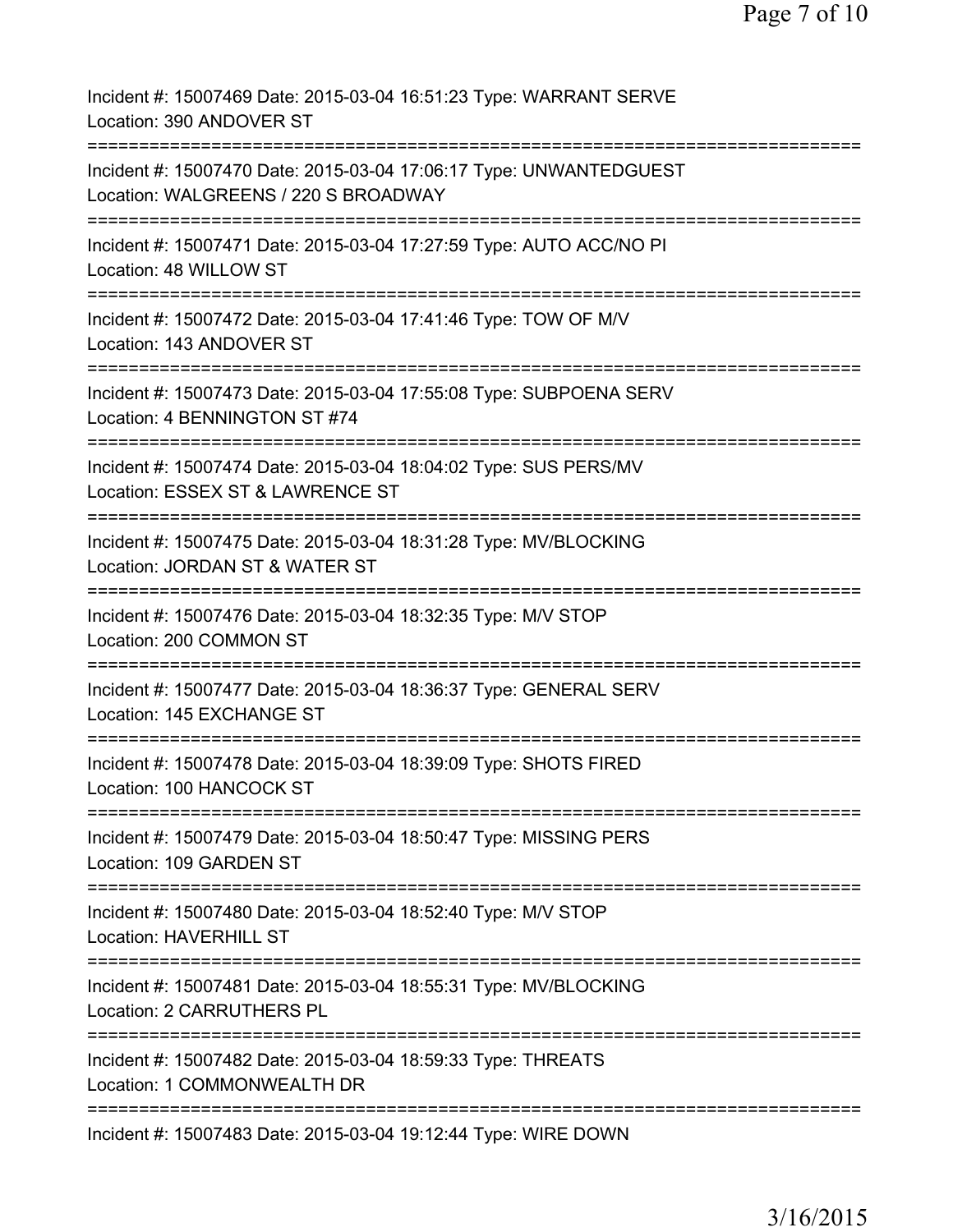| Location: 516 HAMPSHIRE ST                                                                                                       |
|----------------------------------------------------------------------------------------------------------------------------------|
| Incident #: 15007484 Date: 2015-03-04 19:25:22 Type: 209A/SERVE<br>Location: 207 S UNION ST<br>:==================               |
| Incident #: 15007485 Date: 2015-03-04 19:35:07 Type: DISTURBANCE<br>Location: 54 GROTON ST FL 1<br>=======================       |
| Incident #: 15007486 Date: 2015-03-04 20:02:27 Type: M/V STOP<br><b>Location: LAWRENCE ST</b>                                    |
| Incident #: 15007487 Date: 2015-03-04 20:15:48 Type: TOW OF M/V<br>Location: 15 ACTON ST                                         |
| Incident #: 15007488 Date: 2015-03-04 20:17:55 Type: M/V STOP<br>Location: SOUTH BROADWAY&GROTON                                 |
| Incident #: 15007489 Date: 2015-03-04 20:24:39 Type: M/V STOP<br><b>Location: MARSTON &amp; CANAL</b>                            |
| Incident #: 15007490 Date: 2015-03-04 20:36:35 Type: M/V STOP<br>Location: 350 HAVERHILL ST                                      |
| Incident #: 15007491 Date: 2015-03-04 20:47:30 Type: DISTURBANCE<br>Location: 68 HAMPSHIRE ST FL 2<br>========================== |
| Incident #: 15007492 Date: 2015-03-04 21:37:52 Type: ALARM/BURG<br>Location: HEAD START / 62 PARK ST                             |
| Incident #: 15007493 Date: 2015-03-04 21:50:22 Type: M/V STOP<br>Location: MARKET&PARKER                                         |
| Incident #: 15007494 Date: 2015-03-04 21:53:42 Type: NOISE ORD<br>Location: 109 MARGIN ST FL 2                                   |
| Incident #: 15007495 Date: 2015-03-04 21:54:56 Type: M/V STOP<br>Location: BROADWAY &COMMON                                      |
| :========================<br>Incident #: 15007496 Date: 2015-03-04 21:57:40 Type: SUS PERS/MV<br>Location: BROADWAY &CEDAR       |
| Incident #: 15007497 Date: 2015-03-04 21:59:45 Type: INVEST CONT<br>Location: 687 ESSEX ST                                       |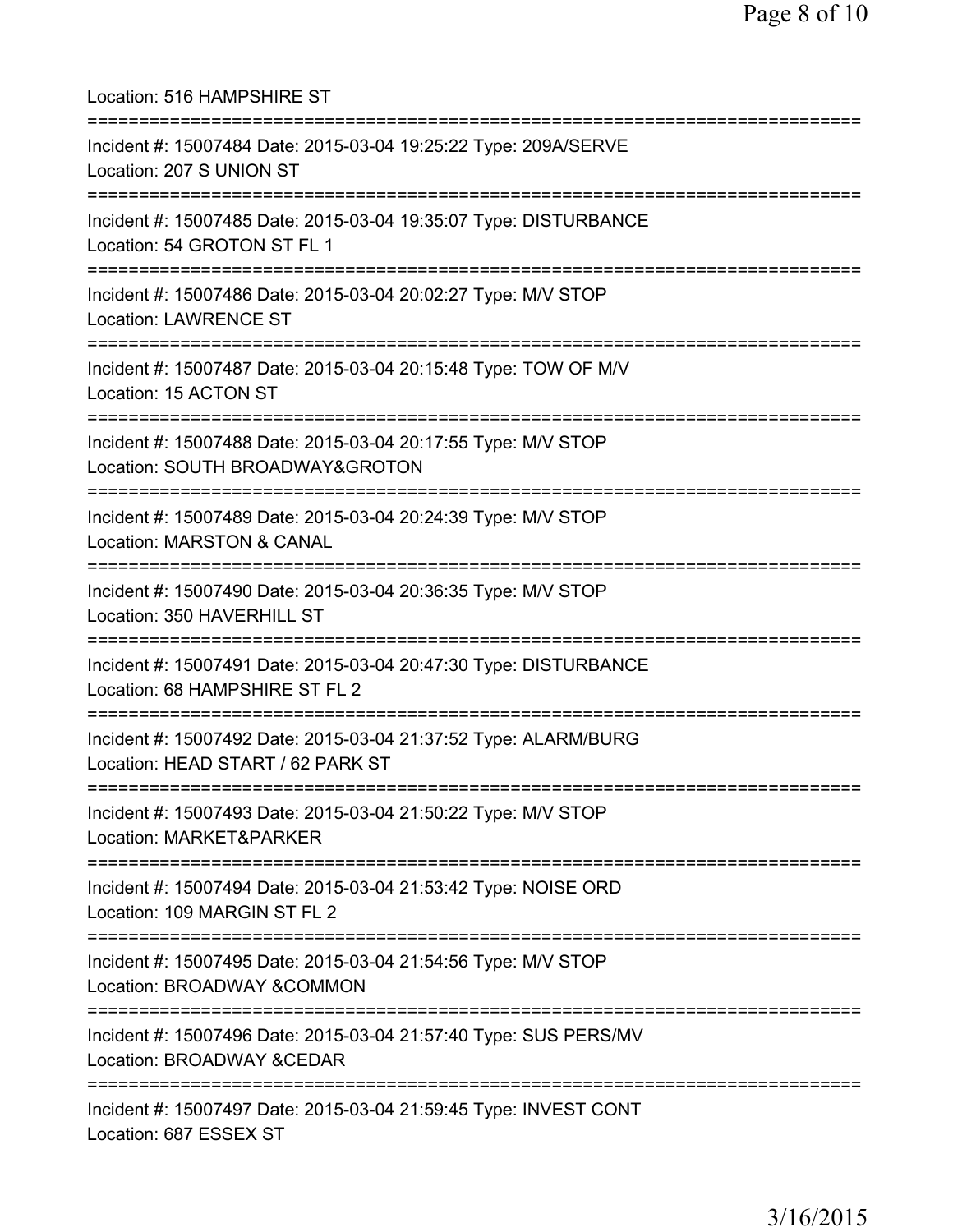| Incident #: 15007498 Date: 2015-03-04 22:00:57 Type: M/V STOP<br>Location: 205' BROADWAY                |
|---------------------------------------------------------------------------------------------------------|
| Incident #: 15007499 Date: 2015-03-04 22:03:04 Type: M/V STOP<br>Location: LAWRENCE AND PARK            |
| Incident #: 15007500 Date: 2015-03-04 22:15:28 Type: NOISE ORD<br>Location: 77 EXETER ST #1 FL 1        |
| Incident #: 15007501 Date: 2015-03-04 22:22:44 Type: M/V STOP<br>Location: MRYTLE CT & ERVING           |
| Incident #: 15007502 Date: 2015-03-04 22:24:38 Type: M/V STOP<br><b>Location: FALLS BRIDGE</b>          |
| Incident #: 15007503 Date: 2015-03-04 22:37:41 Type: SUS PERS/MV<br>Location: HAVERHILL ST & WARWICK ST |
| Incident #: 15007504 Date: 2015-03-04 22:41:41 Type: M/V STOP<br>Location: 98 SALEM ST                  |
| Incident #: 15007505 Date: 2015-03-04 22:42:26 Type: M/V STOP<br>Location: BROADWAY & ARLINGTON         |
| Incident #: 15007506 Date: 2015-03-04 22:42:54 Type: ALARM/HOLD<br>Location: 164 S UNION ST             |
| Incident #: 15007507 Date: 2015-03-04 22:49:16 Type: M/V STOP<br>Location: FARNHAM ST & S UNION ST      |
| Incident #: 15007508 Date: 2015-03-04 23:02:02 Type: UNWANTEDGUEST<br>Location: 82 BERNARD AV FL 1      |
| Incident #: 15007509 Date: 2015-03-04 23:08:17 Type: ALARM/HOLD<br>Location: 10 S BROADWAY              |
| Incident #: 15007510 Date: 2015-03-04 23:17:39 Type: M/V STOP<br>Location: SALEM& BLANCHARD             |
| Incident #: 15007511 Date: 2015-03-04 23:21:08 Type: B&E/PROG<br>Location: 20 DAISY ST                  |
|                                                                                                         |